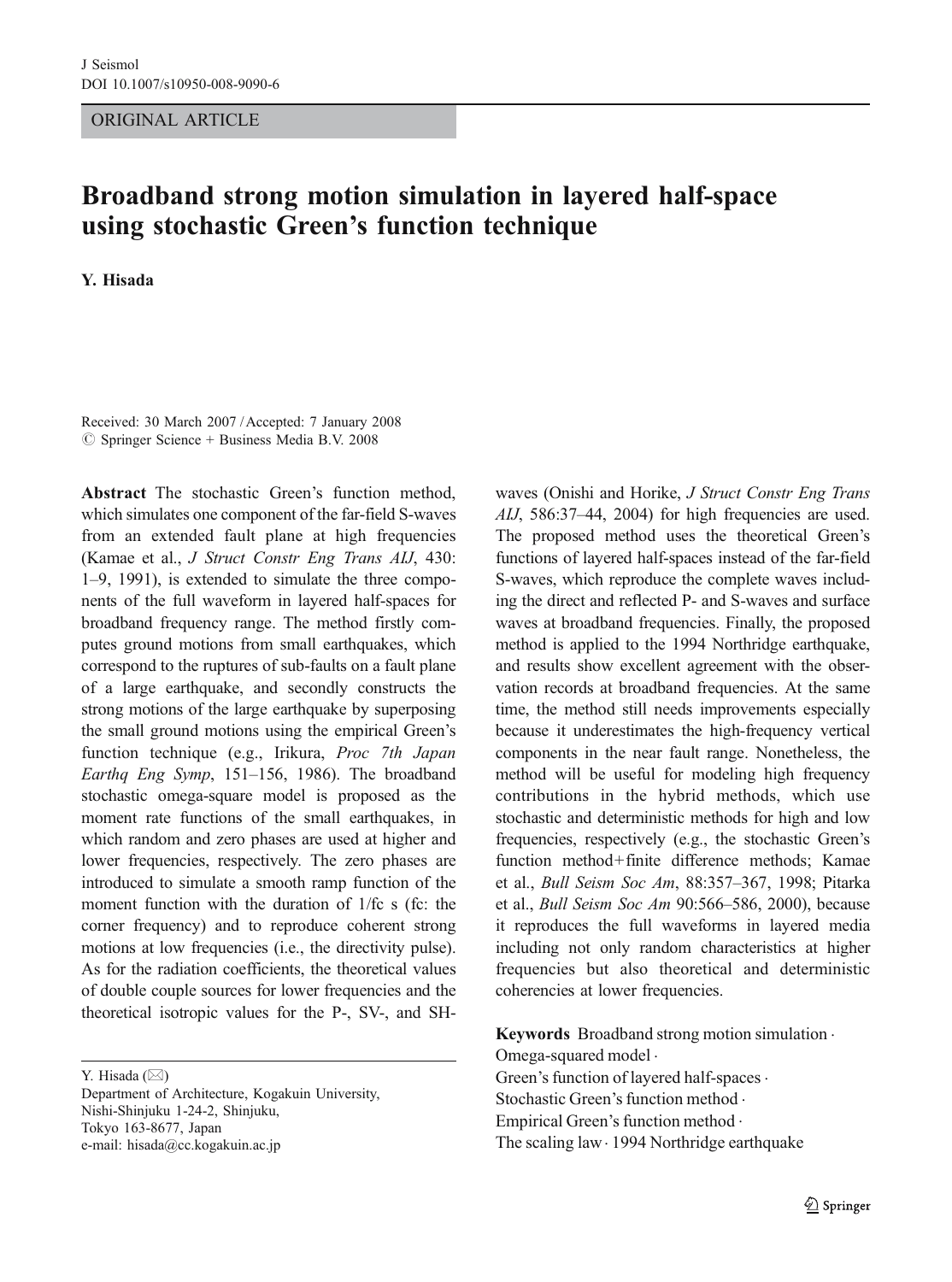<span id="page-1-0"></span>Hybrid methods that combine deterministic and stochastic estimations for lower and higher frequencies are widely used to simulate broadband strong ground motions (e.g., Kamae et al. [1998](#page-14-0); Pitarka et al. [2000](#page-14-0)). The matching frequencies between the two estimations are usually around 0.5–2 Hz, which are the most important frequency range for engineering structures. However, the two estimations sometimes show large differences in amplitudes, arrival times, and waveforms in that frequency range because of completely different methodologies. Two approaches have been proposed to remedy this problem and connect the two results more smoothly. One approach is to introduce stochastic randomness in deterministic methods at higher frequencies. For example, Herrero and Bernard [\(1994](#page-14-0)) proposed the k-squared model, which is an omega-squared model based on a kinematic fault model using randomness in slip distribution at higher frequencies. Hisada [\(2000](#page-14-0), [2001](#page-14-0)) modified the model by introducing pseudo-dynamic slip and the k-squared random distributions not only in slip but also in rupture time at higher frequencies. More recently, various similar models considering pseudodynamic slips and randomness for slip and rupture time (or rupture velocity) have been proposed (e.g., Guatteri et al. [2004](#page-14-0); Hartzell et al. [2005](#page-14-0)). These approaches are theoretically sound, but rather time consuming and not efficient at very high frequencies, especially when considering realistic layered halfspaces, because huge numbers of Green's functions are necessary to maintain the continuity of the rupture front (about 8–10 source points per wavelength).

The second approach introduces deterministic coherency in stochastic methods at lower frequencies. Kamae et al. [\(1991](#page-14-0)) proposed the stochastic Green's function method, in which the far-field S-waves from the stochastic point source (Boore [1983](#page-14-0)) are superposed on an extended fault plane using the empirical Green's function technique (Irikura [1986](#page-14-0)). To extend this method to lower frequencies, Kagawa [\(2004](#page-14-0)) proposed a trial-and-error technique, in which several stochastic Green's functions are simulated, and one can choose synthetics that are consistent with deterministic results. Onishi and Horike [\(2004](#page-14-0)) improved the method by introducing the theoretical radiation coefficients of the P-, SV-, and SH-waves and a ray tracing technique in layered half-spaces. These stochastic approaches are much faster to compute than the theoretical approaches because it basically requires only one source point per sub-fault using simple Green's functions.

The purpose of this paper is to improve the stochastic Green's function method by introducing deterministic coherencies at lower frequencies and by computing the complete Green's functions of layered half-spaces. First, we propose the broadband stochastic omega-square model, whose phases are random at higher frequencies and zero at lower frequencies, to reproduce both the random characteristics at higher frequencies and the deterministic coherencies (e.g., the directivity pulses) at lower frequencies. Second, we introduce the theoretical Green's function of layered half-spaces using the wavenumber integration technique based on the reflection/ transmission (R/T) matrix (Hisada [2001](#page-14-0)), which is numerically stable up to very high frequencies. Third, we propose a method to compute the theoretical P-, SV-, and SH-radiations at high frequencies (Onishi and Horike [2004](#page-14-0)), by introducing P-, SV-, and SH-sources. Finally, we check the validity of the method by comparing observations with results from simulations for the 1994 Northridge earthquake.

## 2 Formulation of the broadband stochastic Green's function method in layered half-space

2.1 Formulation of the stochastic Green's function method

We briefly explain the original stochastic Green's function method (Kamae et al. [1991](#page-14-0); see also Kamae et al. [1998](#page-14-0)). In the method, one first generates ground motions from small earthquakes, which correspond to sub-faults of a large earthquake as shown in Fig. [1](#page-2-0). Next, one constructs the strong motions of the large earthquake by superimposing those of the small earthquakes, using the empirical Green's function technique (Irikura [1986](#page-14-0); Yokoi and Irikura [1991](#page-14-0)).

Although the original formulation is written in the time domain, we will express it in the frequency domain, as follows:

$$
U_k^{\text{L}}(\omega) = \sum_{\xi=1}^N \sum_{\eta=1}^N F(\omega) \cdot C_{\xi\eta} \cdot U_{k\xi\eta}^{\text{S}}(\omega) \cdot \exp(i\omega \cdot t_{\xi\eta})(1)
$$

$$
(k = x, y, z),
$$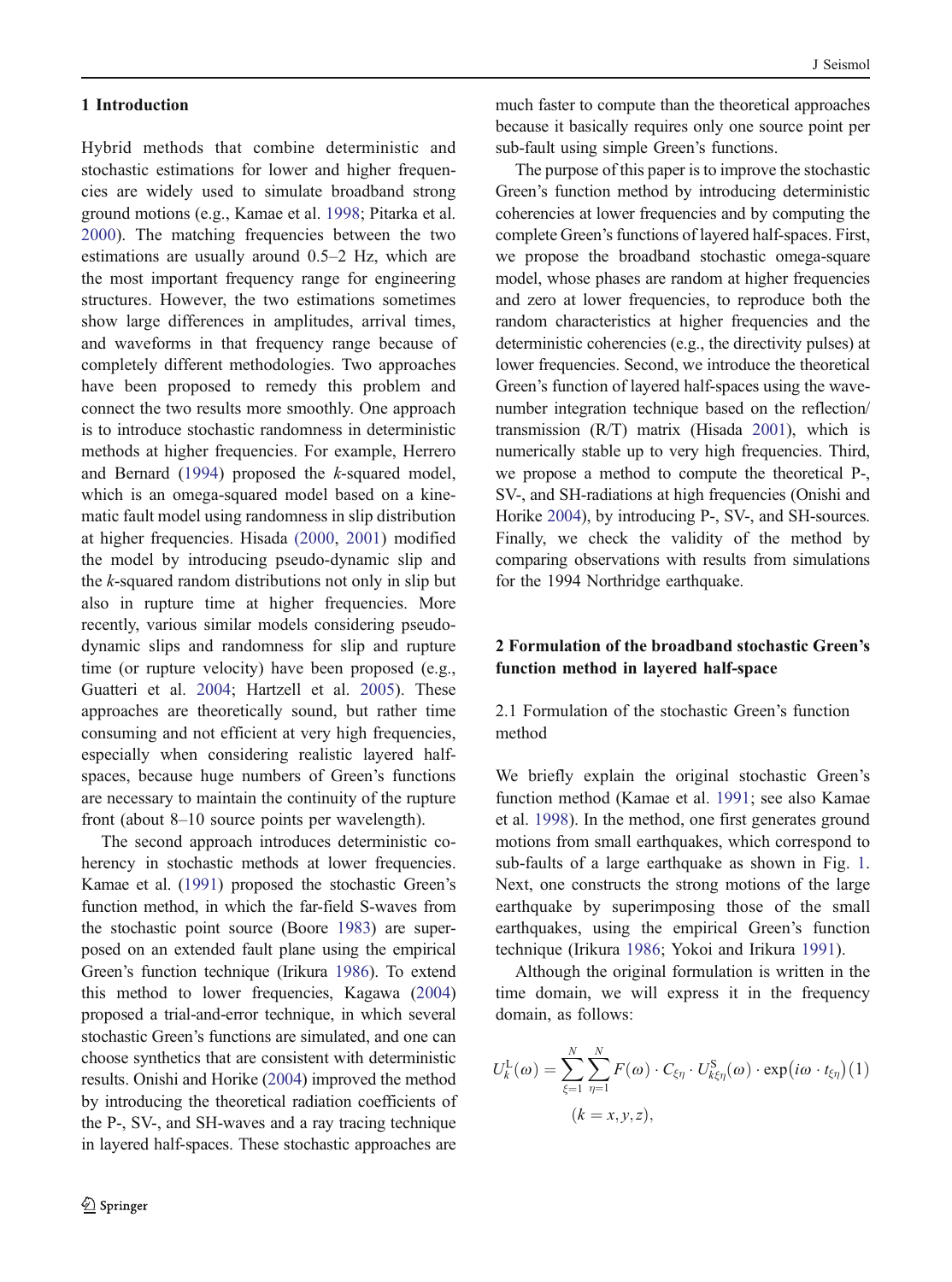<span id="page-2-0"></span>

Fig. 1 Fault parameters of a large fault and sub-faults

where  $\omega$  is the circular frequency, and the superscripts L and S stand for the large and small earthquakes, respectively. The subscript  $k$  corresponds to a component of the x-, y-, or z-axes.  $\xi$  and  $\eta$  are the sub-fault numbers along the length and the width, and  $t_{\xi\mu}$  is the rupture time of the  $\xi \eta$  sub-fault (see Fig. 1). The function  $F$  is introduced to modify the slip function of the small earthquakes into that of the large earthquake, as we will explain in Section [2.4](#page-5-0). N is the number of sub-faults along the length and the width and is also the scaling parameter between the large and small earthquakes. This method assumes the following scaling relation between the small and large earthquakes (Irikura [1983](#page-14-0); Yokoi and Irikura [1991](#page-14-0)).

$$
\frac{L^{L}}{L^{S}} = \frac{W^{L}}{W^{S}} = \frac{D^{L}}{D^{S}} = \frac{\tau^{L}}{\tau^{S}} = \left(\frac{M_{0}^{L}}{CM_{0}^{S}}\right)^{1/3} \approx N
$$
 (2)

where, L, W, D, and  $\tau$  are the length, the width, the slip, and the rise time of the faults, respectively.  $C_{\xi}$ and C in Eqs. [1](#page-1-0) and 2 are the ratio of the stress drops between the large and small earthquakes (Yokoi and Irikura [1991](#page-14-0)).

$$
C = \frac{\Delta \sigma^{\text{L}}}{\Delta \sigma^{\text{S}}} \tag{3}
$$

2.2 Broadband omega-square model for small earthquakes and moment rate function

Regarding the Green's functions from small earthquakes  $(U_k^S)$ , Irikura [\(1986](#page-14-0)) used observation records as semi-empirical Green's functions, whereas Kamae et al. [\(1991](#page-14-0)) used the stochastic Green's function of the far field S-waves in a homogeneous full-space (Boore [1983](#page-14-0)). In addition, those methods assume random phases for the source spectra; this restricts the extension to lower frequencies. We extend the method by introducing coherencies in source spectra at lower frequencies and by using the theoretical Green's function in a layered half-space.

Using the representation theorem of a point dislocation source (e.g., Aki and Richards [1980](#page-14-0)), the velocities at an observation point Y from the small earthquakes are represented as follows:

$$
\dot{U}_k^{\rm S}(X_{\rm O};\omega) = \dot{M}^{\rm S}(\omega) \big(e_i n_j + e_j n_i\big) U_{ik,j}(X_{\rm O}, X_{\rm S};\omega) \tag{4}
$$
\n
$$
(k = x, y, z)
$$

where,  $X_{\text{O}}$  and  $X_{\text{S}}$  are observation and source points, respectively (see Fig. 1). The subscripts  $i, j$ , and  $k$ correspond to components of the  $x$ ,  $y$ , or  $z$ -axes, where the summation convention is used.  $e_i$  and  $n_i$  are the *i*th component of the unit vectors in the fault slip and the fault normal direction, respectively.  $U_{ik,j}$  is the derivative of the Green's function with respect to the jth direction. The theoretical Green's functions of the layered half-space are formulated by the wavenumber integration method based on the R/T matrix method, and easily computed even at extremely high frequencies (e.g., Hisada [1995](#page-14-0)).

 $M<sup>S</sup>$  in Eq. 4 is the source spectrum of a small earthquake, which is the Fourier spectrum of the moment-rate function. Assuming the omega-squared model (Brune [1970](#page-14-0); Boore [1983](#page-14-0)), its amplitude spectrum at a frequency,  $f$ , is expressed as follows:

$$
\left|\dot{M}^{S}(f)\right| = \frac{M_{0}^{S}}{1 + \left(f/f_{C}^{S}\right)^{2}} P\left(f, f_{\text{max}}^{S}\right)
$$
\n(5)

where,  $M_0^S$  is the seismic moment of the small earthquake (in dyne-cm), and is expressed as follows using Eq. 2.

$$
M_0^{\rm S} \approx M_0^{\rm L}/CN^3 = \mu D^{\rm L} L^{\rm L} W^{\rm L}/CN^3 \tag{6}
$$

 $f_C^{\rm S}$  in Eq. 5 is the corner frequency (Hz), expressed as follows (Brune [1970](#page-14-0)),

$$
f_C^{\rm S} = 4.9 \cdot 10^6 V_{\rm S} \left(\Delta \sigma^{\rm S} / M_0^{\rm S}\right)^{1/3} \tag{7}
$$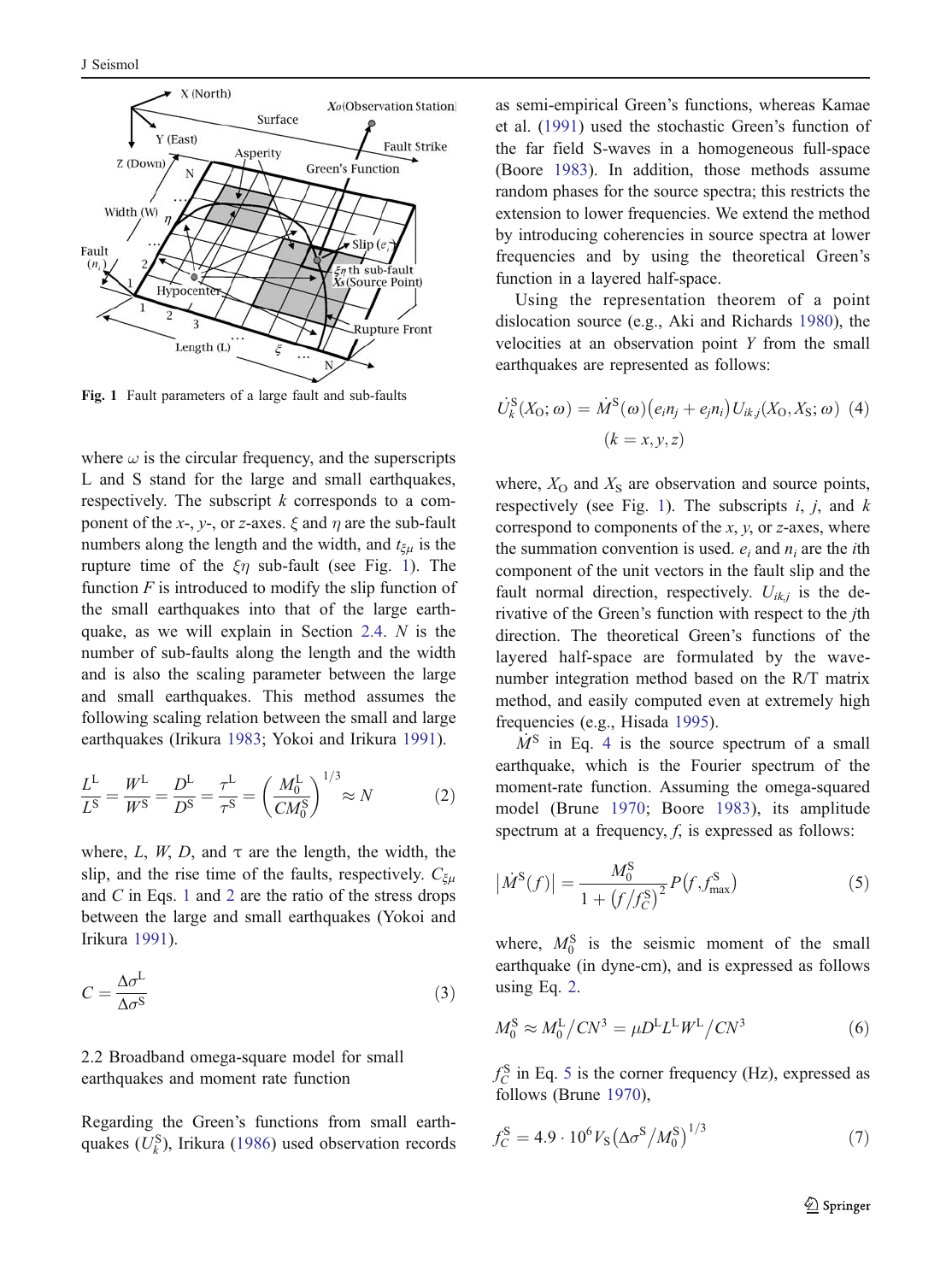<span id="page-3-0"></span>where,  $V<sub>S</sub>$  is the shear wave velocity of the source layer (in km/s), and  $\Delta \sigma^S$  is the stress drop (in  $bar=0.1$  MPa). The function P in Eq. [5](#page-2-0) is a high-cut filter due to  $f_{\text{max}}^{\text{S}}$ ,

$$
P(f, f_{\max}) = \frac{1}{\sqrt{1 + (f/f_{\max})^{2n}}}
$$
(8)

where,  $n=4$  is recommended by Boore [\(1983](#page-14-0)). On the other hand, Tsuruki et al. [\(2006](#page-14-0)) proposed  $f_{\text{max}}=6.0$ Hz and  $n=1.55$  for crustal earthquakes, using various observation data in Japan.

We propose the broadband omega-square model using not only random phases from  $-\pi$  to  $+\pi$  at higher frequencies but also zero phases at lower frequencies. The use of zero phases is one of the simplest techniques to reproduce a coherent moment-rate function and thus to simulate the coherent waves at low frequencies. To explain this, we first derive the theoretical moment function of the omega-square model by assuming zero phases. Equation [5](#page-2-0) with zero phases is transformed into the following moment-rate function, using the Fourier inverse-transform.

$$
\dot{M}^{\rm S}(t) = \pi \cdot M_0^{\rm S} f_{\rm C}^{\rm S} \exp\left(-2\pi \cdot f_{\rm C}^{\rm S}|t|\right) \tag{9}
$$

where we assume that  $P=1$  for simplicity; numerical results show that the inclusion of  $P$  gives a smoother shape of the moment-rate function. The moment function corresponding to Eq. 9 is expressed as follows:

$$
M^{S}(t) = \begin{cases} 0.5M_{0}^{S} \exp(t+2\pi \cdot f_{C}^{S}t), (t \le 0) \\ 0.5M_{0}^{S}\{2 - \exp(-2\pi \cdot f_{C}^{S}t)\}, (t \ge 0) \end{cases}
$$
(10)

Figure 2 shows an example of the moment-rate function and the corresponding moment functions for the case of  $f_C^S = 1$  Hz and  $M_0^S = 1$ . The original moment-rate function (the thin blue line with "original" in the figure) is a simple axial symmetry function peaked at  $t=0$  (s), and the moment function (thick blue line) is a smoothed ramp function with duration (rise time) of  $1/f_C^S$  (s). Since they start at about  $-0.5/f_C^S$  (s), we introduce a delay time of  $+0.5/f_C^S$  (s) for actual



Fig. 2 Normalized moment-rate and moment functions using the omega-square model with zero phases

applications, as shown by the red lines with "0.5/fc s delay" in the figure.

Next, we show an example of the broadband moment-rate and moment functions using both zero and random phases at lower and higher frequencies, respectively. Figure [3](#page-4-0) shows results of the case for  $f_C^{\rm S} = 0.25$  Hz and  $M_0^{\rm S} = 1$ . Figure [3](#page-4-0)a is a broadband phase spectrum, in which we use random phases between  $-\pi$  and  $+\pi$  at frequencies higher than  $f_r$  (=2 Hz), and the phases gradually tend to zero at frequencies lower than  $f_r$ . Figure [3](#page-4-0)b shows the Fourier amplitudes of the source spectra, in which the black line is the theoretical omega-squared model of Eq. [5](#page-2-0), and the red line represents the iterated results obtained by using the phase spectrum of Fig. [3](#page-4-0)a. Figure [3](#page-4-0)c shows the moment-rate functions with a duration of about  $1/f_C^S = 4$  s, which correspond to the displacement waveforms in far-field. The black and red lines represent the results using the zero phases and the phases of Fig. [3](#page-4-0)a, respectively. In the latter result, we clip the amplitudes before  $t=0$  (s) and negative values. Figure [3](#page-4-0)d shows the moment-functions, and Fig. [3](#page-4-0)e and f are the first- and second-order derivatives of the moment-rate functions, which correspond to the velocities and the accelerations in the far-field, respectively. The results without random phases show unrealistic waveforms, especially in the acceleration. On the other hand, the broadband omega-square model reproduces not only the coherent moment-rate and moment functions at lower frequencies (see Fig. [3](#page-4-0)c,d) but also the random waveforms at high frequencies (see Fig. [3](#page-4-0)e,f).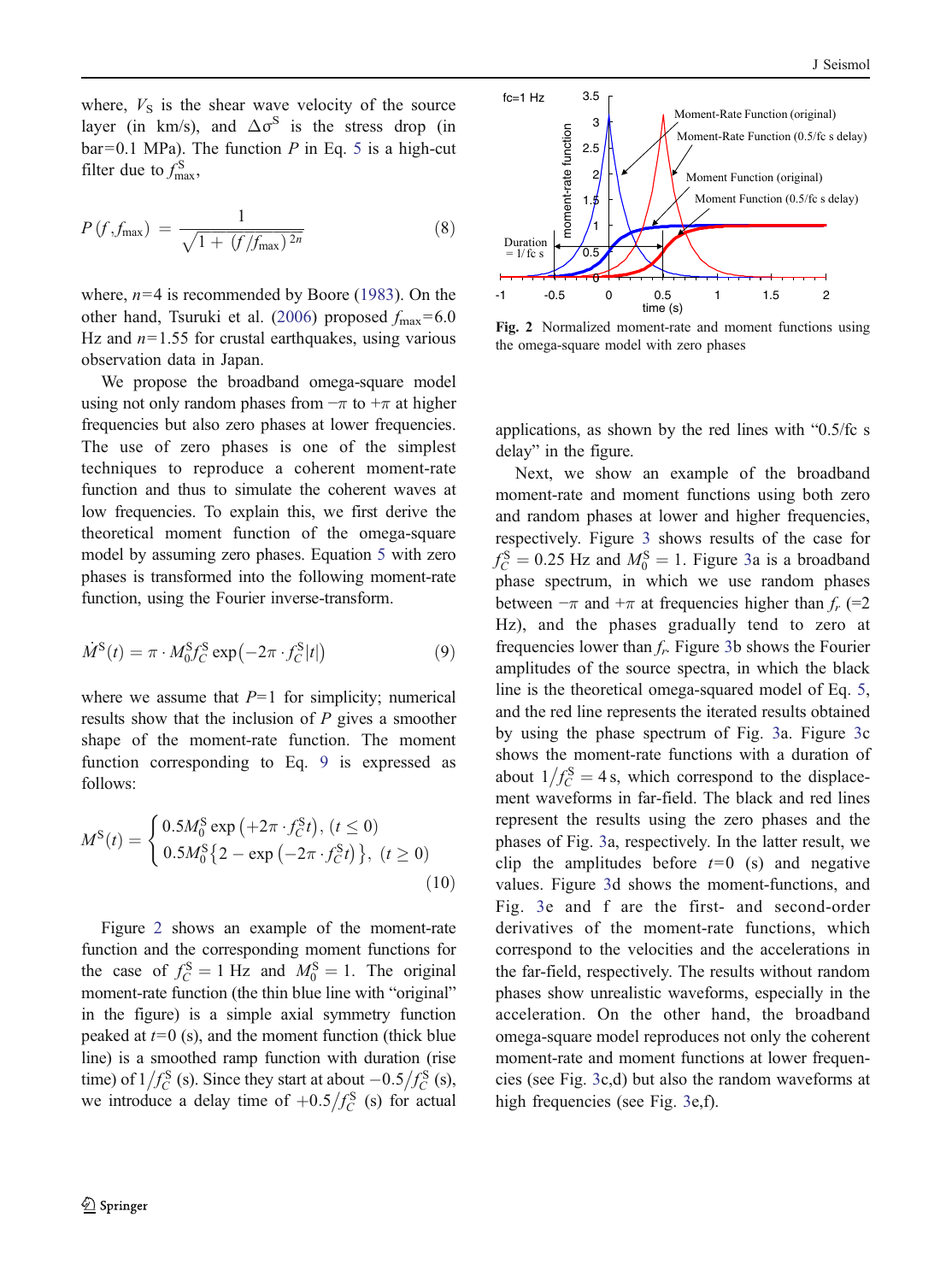<span id="page-4-0"></span>Fig. 3 Moment and moment-rate functions using the broadband stochastic source model  $(fc=0.25 \text{ Hz})$ . a Fourier phase spectrum  $(f_r = 2 \text{ Hz})$ . b Omega-squared Fourier amplitude spectra. c Moment-rate function (far-field displacement). d Normalized moment function. e First derivative of moment-rate function (far-field velocity). f Second derivative of moment-rate function (far-field acceleration)



2.3 High-frequency source model for small earthquakes

In this section, we will describe the procedure to introduce the radiation coefficients of P-, SV-, and SH-waves in a layered half-space at high frequencies and to combine these waves with the theoretical radiation pattern of a double couple source at low frequencies. In the case of the far-field in homogeneous media, it is easy to combine the radiation coefficients at high frequencies with the theoretical radiation pattern at low frequencies because the P- and S-waves are expressed independently (e.g., Pitarka et al. [2000](#page-14-0)).

For the high frequency radiation coefficients, Boore [\(1983](#page-14-0)) used the homogenous radiation coefficient of the S-wave ( $=\sqrt{2/5}$ , Prob. 4.6 in Aki and Richards [1980](#page-14-0)), by averaging the far-field S-wave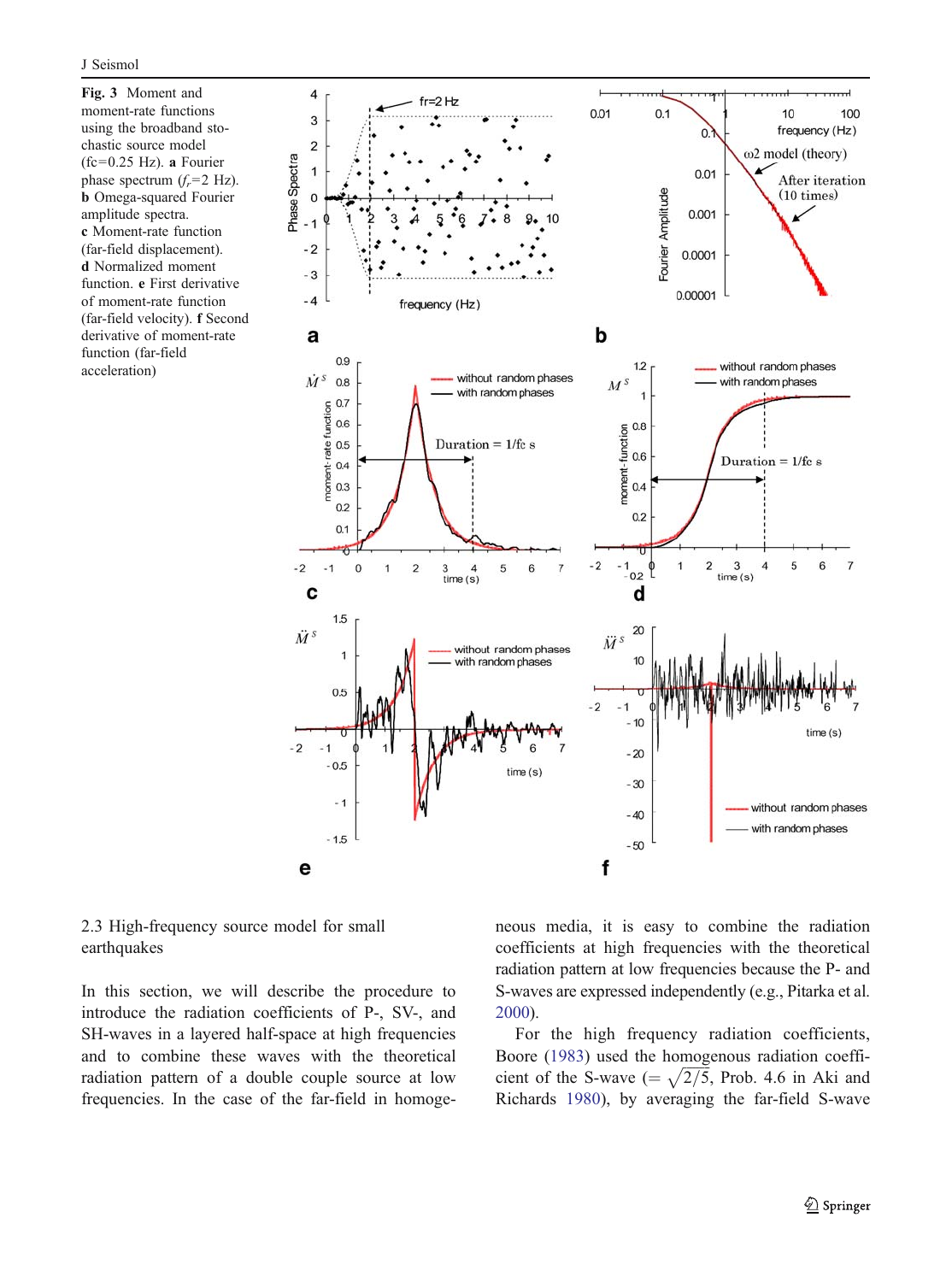<span id="page-5-0"></span>over whole focal sphere in a homogenous space. Boore and Boatwright [\(1984](#page-14-0)) calculated numerically coefficients of P-, SV-, and SH-waves for various combinations of source and takeoff angles. Recently, Onishi and Horike [\(2004](#page-14-0)) derived the analytical radiation coefficients of the P-, SV-, and SH-waves in a homogenous space as follows:

$$
F_P = (4/15)^{1/2}
$$
  
\n
$$
F_{SV} = \frac{1}{2} \left[ \frac{2}{3} \cos^2 \lambda \cdot \left\{ \frac{2}{5} + \cos^2 \delta \right\} + \frac{1}{3} \sin^2 \lambda \cdot \left\{ \frac{14}{5} + \sin^2(2\delta) \right\} \right]^{1/2}
$$
  
\n
$$
F_{SH} = \frac{1}{2} \left[ \frac{2}{3} \cos^2 \lambda \cdot \left\{ 1 + \sin^2 \delta \right\} + \frac{1}{3} \sin^2 \lambda \cdot \left\{ 1 + \cos^2(2\delta) \right\} \right]^{1/2}
$$
\n(11)

where,  $\delta$  and  $\lambda$  are the dip and rake angles of a source.  $F<sub>P</sub>$  is the same as Prob. 4.6 in Aki and Richards [\(1980](#page-14-0)). It is easily confirmed that the root mean square value of  $F_{SV}$  and  $F_{SH}$  is equal to the S-wave radiation coefficient (=  $\sqrt{2/5}$ ).

To apply these coefficients to a layered halfspace, we need to generate independently the P-, SV-, and SH-waves. We compute them approximately by modifying the representation theorem of Eq. [4](#page-2-0). First, we employ the explosive source for generating the P-wave, using the following equation (see Fig. 4a):

$$
\dot{U}_{k}^{S-P}(X_{O};\omega) = F_{P} \cdot \dot{M}^{S}(\omega) \cdot U_{ik,i}(X_{O},X_{S};\omega)
$$
 (12)

Next, we use dip and strike slip sources to generate the SH- and SV-waves, respectively. As shown in Fig. 4b and c, their fault planes are set to

be perpendicular to the lines from the source to the observation points. For these cases, the highfrequency waves from the S sources are expressed by the following equations.

$$
U_k^{S-S}(X_0; \omega) =
$$
  
\n
$$
F_S \cdot \dot{M}^S(\omega) (e_i n_j + e_j n_i) U_{ik,j}(X_0, X_S; \omega)
$$
\n(13)

where,  $F<sub>S</sub>$  is the radiation coefficient of the SV- and SH-waves in Eq. 11, and the slip vectors  $(e_i)$  are those of the dip and strike slip sources shown in the Fig. 4b and c for the SV- and SH-waves, respectively.

It is well know that two horizontal components do not show large differences in amplitudes at high frequencies as compared with those at low frequencies. To make the two horizontal components nearly equal at high frequencies, first, we divide the radial components of the results from the P- and SV-sources equally into the X- and Y-components by  $\sqrt{2}$ . Similarly, we divide the transverse components from the SH-source into the two components equally. We generate two sets of the broadband omega-square model with different random phases and use their phases in the two components such that they are independent of each other. Finally, we superpose those high-frequency results with the low frequency results from Eq. [4](#page-2-0), by using high-pass and low-pass filters, respectively; we use a trapezoidal filter with tapering amplitudes from one to zero at matching frequencies.

### 2.4 F-functions and scaling laws of source spectra

It only remains to describe the procedure for selecting the F-function in Eq. [1](#page-1-0) to ensure that the scaling law of the source spectra between the small and large

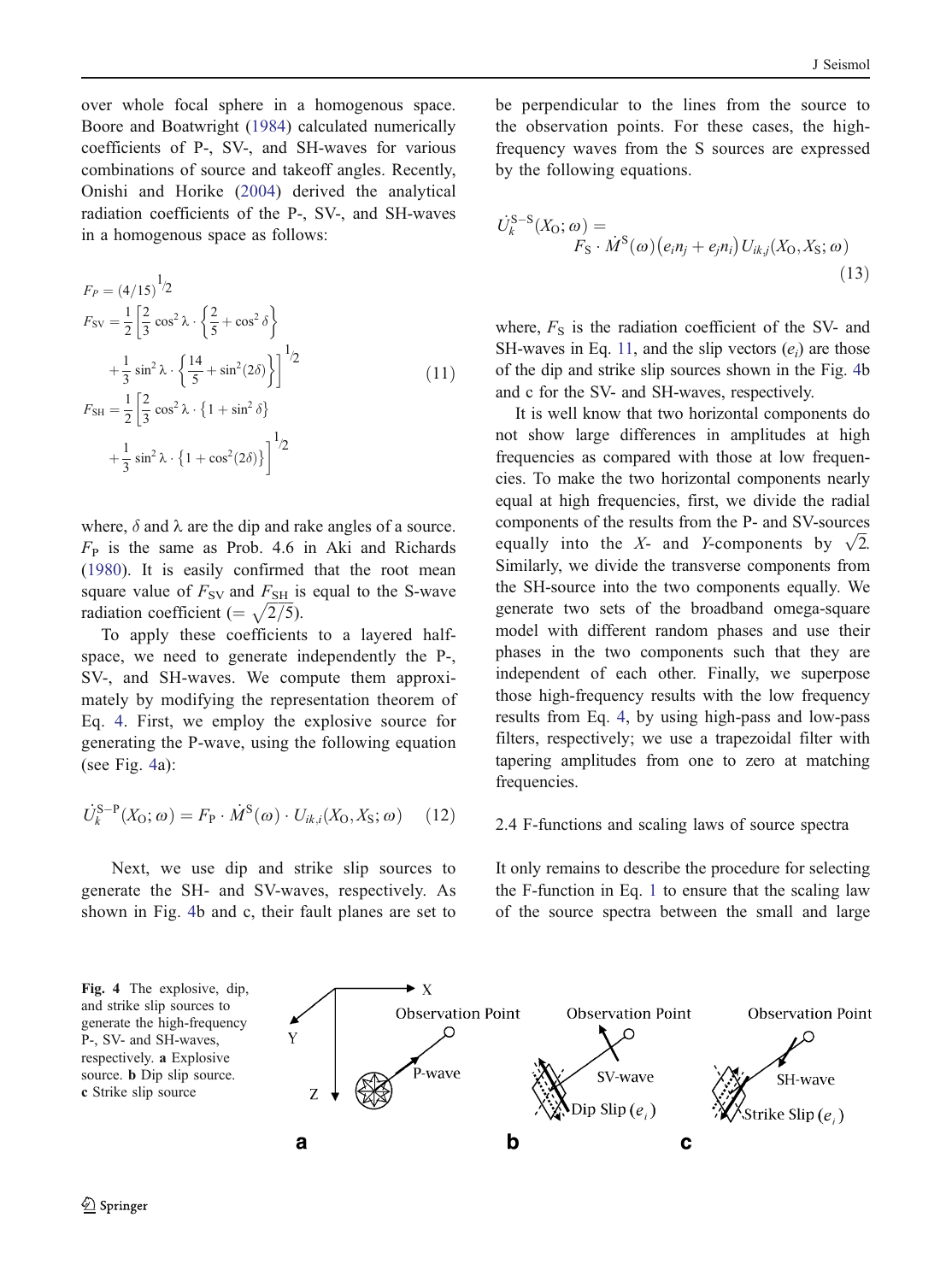<span id="page-6-0"></span>earthquakes will be obeyed. Under the assumptions of point sources and the omega-square model with

similar values of  $f_{\text{max}}$ , the scaling law is expressed as follows (e.g., Yokoi and Irikura [1991](#page-14-0)).

$$
\frac{\dot{M}^{\text{L}}(f)}{C\dot{M}^{\text{S}}(f)} \approx \begin{cases} \frac{M_0^{\text{L}}}{C M_0^{\text{S}}} \approx N^3 & (f \to 0) \\ \frac{M_0^{\text{L}}}{C M_0^{\text{S}}} \left(\frac{f_C^{\text{L}}}{G}\right)^2 = \frac{M_0^{\text{L}}}{C M_0^{\text{S}}} \left(\frac{\Delta \sigma^{\text{L}} M_0^{\text{S}}}{M_0^{\text{L}} \Delta \sigma^{\text{S}}}\right)^{2/3} = \left(\frac{M_0^{\text{S}}}{C M_0^{\text{L}}}\right)^{1/3} \approx N & (f \to \infty) \end{cases}
$$
\n(14)

The above scaling law is easily confirmed using Eqs. [2](#page-2-0) and [5](#page-2-0) for low frequencies and Eqs. [2](#page-2-0), [3](#page-2-0), [5](#page-2-0), and [7](#page-2-0) for high frequencies.

We test two types of the F-functions.

$$
F(\omega) = 1 + (N - 1) \frac{\sin(\omega \tau^{\text{L}}/2\beta)}{\omega \tau^{\text{L}}/2\beta} \exp\left(\frac{i\omega \tau^{\text{L}}}{2\beta}\right)
$$
\n(15)

$$
F(\omega) = N \cdot \frac{1 - i\omega \tau^5 / \alpha}{1 - i\omega \tau^L / \alpha}
$$

$$
= 1 + (N - 1) \frac{1}{1 - i\omega \tau^L / \alpha}
$$
(16)

Equation 15 is used in the semi-empirical Green's function method by Irikura [\(1986](#page-14-0)), which is the combination of the delta function and the box-car function with a duration of  $\tau^L$ . On the other hand, Eq. 16 is the direct ratio of the slip functions between the small and large earthquakes (Onishi and Horike [2004](#page-14-0)), in which the exponential function is assumed  $[f(t) = \exp(-t/\tau)/\tau$  in the time domain, and  $F(\omega) =$  $1/(1 - i\omega\tau)$  in the frequency domain; Ben-Menahem and Toksoz [1963](#page-14-0)]. Note that  $F \approx N$  for low frequencies  $(f \to 0)$  and  $F \approx 1$  for high frequencies (for  $f \to \infty$ ).

We confirm that Eq. [1](#page-1-0), with the use of the two trial F-functions, follows the scaling law of Eq. 14 by using Eqs. [1](#page-1-0) and [4](#page-2-0).

$$
\frac{\dot{M}^L(f)}{C\dot{M}^S(f)} \approx \frac{U_k^L}{CU_k^S}
$$
\n
$$
= \frac{\sum_{\xi=1}^N \sum_{\eta=1}^N F(\omega) \cdot C_{\xi\eta} \cdot U_{k\xi\eta}^S \cdot \exp(i\omega \cdot t_{\xi\eta})}{CU_k^S}
$$
\n
$$
\approx \sum_{\xi=1}^N \sum_{\eta=1}^N F(\omega) \cdot \exp(i\omega \cdot t_{\xi\eta})
$$
\n(17)

where we assume that the focal mechanisms, Green's functions, and the ratios of the stress drops among the small earthquakes are similar. For low frequencies, Eq. 17 is of order  $N^3$  because of the coherent summations of N with respect to  $\xi$  (length),  $\eta$  (width), and F (slip  $\approx$  N). For high frequencies, it becomes of order N because of the random summation of N with respect to  $\xi$  and  $\eta$  with  $F \approx 1$ .

We introduce the free parameters,  $\alpha$  and  $\beta$ , in Eqs. 15 and 16 to adjust the durations of the slip functions of the large earthquake. Figure [5](#page-7-0)a and b shows examples of the Fourier amplitudes of Ffunctions for the cases of  $N=10$ ,  $\tau^L=1$  s, and  $\tau^L=10$  s. The thin black lines and thick red lines correspond to Eqs. 15 and 16, respectively. All the functions become  $F=10$  (=N) and  $F=1$  at lower and higher frequencies, respectively. Equation 15 shows artificial oscillations due to the presence of the sine function, whereas Eq. 16 shows smooth functions, which indicates that Eq. 16 is more appropriate for practical use. The figures show F-functions for the cases of constant  $\alpha$  and  $\beta$  (2 $\beta = \alpha = 1.0$ ) and the constant  $\tau^L/2\beta$  and  $\tau^L/\alpha$  ( $\tau^L/2\beta = \tau^L/\alpha = 0.5$ ). Frequencies between 0.5 and 2 Hz are generally considered to correspond to the boundary between coherent and random phases, and thus, it is probably true that the F-functions reduce their amplitudes from  $N$  to 1 within these frequencies. When we use  $2\beta = \alpha = 1.0$ , the F-functions reduce their amplitudes at very low frequencies especially for a large  $\tau^L$  (=10 s, see Fig. [5](#page-7-0)b).

Figure [6](#page-7-0) shows various F-functions of Eq. 16, corresponding to different values of  $\tau^L/\alpha$ . Values from 0.2 to 1.0 of this parameter seem appropriate because they reduce the amplitudes between 0.5 and 2 Hz. Therefore, we recommend the following values for Eqs. 15 and 16.

$$
\tau^L/2\beta = \tau^L/\alpha \approx 0.2 - 1.0\tag{18}
$$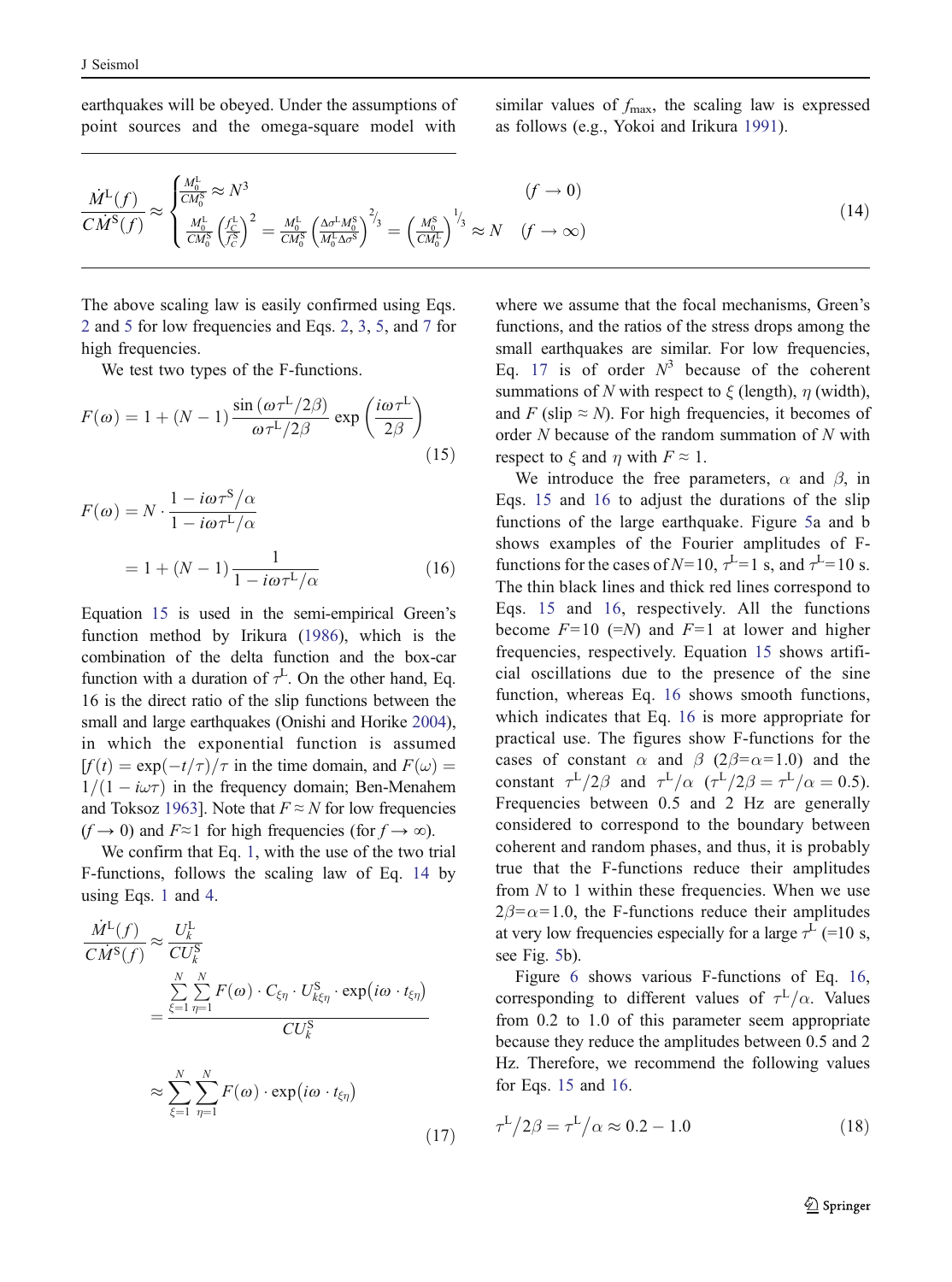<span id="page-7-0"></span>



# 3 Application to strong ground motions of the 1994 Northridge earthquake

### 3.1 Ground motions of a small earthquake

We apply the proposed method to observed records during the 1994 Northridge earthquake. Before simulating the main motions, we will check ground motions from a small earthquake using various Green's functions. Table 1 shows the material properties for rock (R) and sediment (S) site models (Wald et al. [1996](#page-14-0)). Table [2](#page-8-0) shows the source parameters of a trial small earthquake, and Fig. [7](#page-8-0) shows the locations of the source and the three stations, whose epicentral distances are 1, 10, and 100 km along the y-axis. Figure [8](#page-9-0) shows the four models whose layered structures correspond to the rock layers of Table 1. Model 1 computes the far-field



S-waves at a depth of 4 km under the stations and multiplies the 1-D amplification factor of the S-waves using the overlying three layers. Model 2 computes the P and S-waves in the homogenous full space including the intermediate and near-field terms and multiplies by the 1-D amplification factors of the Pand S-waves for the vertical and horizontal components, respectively. Models 3 and 4 compute the complete waves in the layered half-spaces; Model 3 uses the top four rock layers of Table 1, whereas Model 4 uses all the layers to reproduce the reflection waves from the Conrad and Moho discontinuities.

Figure [9](#page-9-0)a and b shows the three components of the computed displacements and accelerations, respectively. We use  $f_{\text{max}}=6$  Hz and  $n=1.55$  in Eq. [8](#page-3-0), the boundary frequency  $(f_r)$  between the coherent and random phases is 2 Hz (see Fig. [3](#page-4-0)a), and the matching frequencies between the theoretical and homogeneous radiation coefficients are 0.5–2.0 Hz. All the waves

Table 1 Material properties for the rock and sediment models (Wald et al. [1996](#page-14-0))

|                | Layer Density<br>$(kg/m^3)$ | $V_{\rm p}$<br>(m/s) | $Q_{\rm p}$ | $V_{\rm s}$<br>(m/s)    | $Q_{\rm s}$ | Thickness<br>(km) |      | Depth<br>(km) |
|----------------|-----------------------------|----------------------|-------------|-------------------------|-------------|-------------------|------|---------------|
|                |                             |                      |             |                         |             | R                 | S    |               |
| 1              | 1,700                       | 800                  | 40          | 300                     | 20          |                   | 0.1  | 0.1           |
| $\overline{2}$ | 1,800                       | 1.200                | 60          | 500                     | 30          |                   | 0.2  | 0.3           |
| 3              | 2,100                       | 1.900                | 100         | 1.000                   | 50          | 0.5               | 0.2  | 0.5           |
| 4              | 2,400                       | 4,000 200            |             | 2,000 100               |             | 1.0               | 1.0  | 1.5           |
| 5              | 2,700                       |                      |             | 5,500 400 3,200 200 2.5 |             |                   | 2.5  | 4.0           |
| 6              | 2,800                       | 6.300 400            |             | 3,600 200 23.0          |             |                   | 23.0 | 17.0          |
| 7              | 2,900                       | 6.800                | 600         | 3,900 300               |             | 13.0              | 13.0 | 40.0          |
| 8              | 3,300                       | 7.800                | 600         | 4,500 300               |             |                   |      |               |

All the Q values are assumed  $Q(f) = Q_0 \cdot f^{0.8}$ , and  $Q(f) > Q_0$ , where  $Q_0$  corresponds to  $Q_P$  and  $Q_S$  in the above table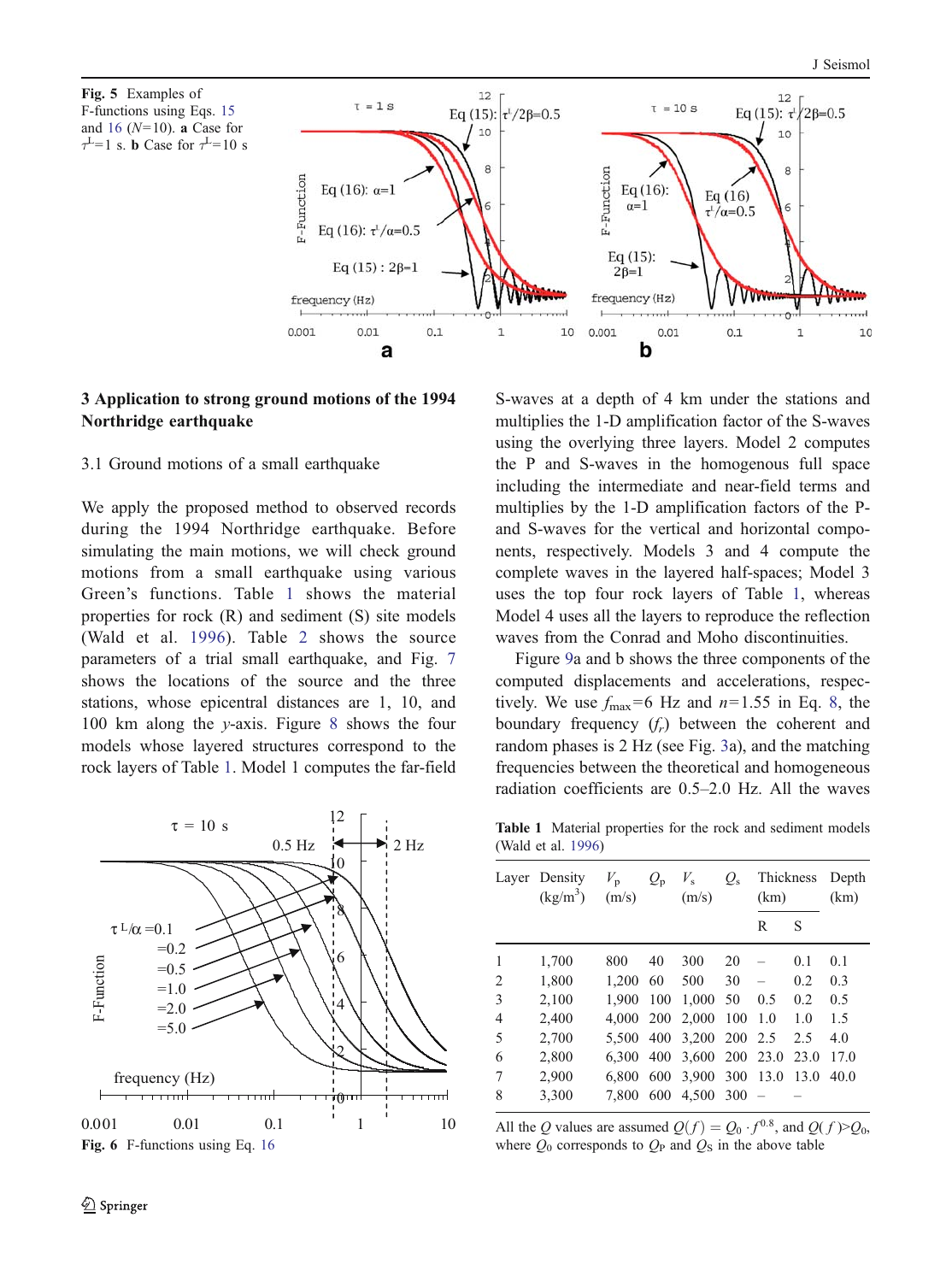<span id="page-8-0"></span>

| <b>Table 2</b> Source parameters of a small earthquake |  |  |  |                                             |  |                                                                               |         |  |  |  |  |
|--------------------------------------------------------|--|--|--|---------------------------------------------|--|-------------------------------------------------------------------------------|---------|--|--|--|--|
|                                                        |  |  |  | Depth Strike Dip Rake $\Delta \sigma$ $f_c$ |  | $M_{0}$                                                                       | $M_{W}$ |  |  |  |  |
|                                                        |  |  |  |                                             |  | 10 km $122^{\circ}$ 40° 100° 100 bar 2 Hz 6.9·10 <sup>22</sup> 4.5<br>dyne-cm |         |  |  |  |  |

are computed up to 12.5 Hz and high-cut filtered from 10 to 12.5 Hz. Note that the baselines of the waves for Models 1–3 are shifted upward in the figures.

At station 1, which is nearly above the source, the four models show similar results in the horizontal components of motion because the 1-D S-waves are dominant. However, Models 1 and 2 overestimate the horizontal components compared with Models 3 and 4 because they neglect the geometrical attenuations within the upper three layers with the 4-km thickness. In addition, Model 1 shows much smaller amplitudes in the vertical components and smaller horizontal components at lower frequencies (see the EW components of the displacements around 4 s) than those of other models. This is because Model 1 lacks the P-waves and the near-field and intermediate terms of the S-waves. On the other hand, the vertical accelerations of all the models at Station 1 are much smaller than those of the horizontals because the SV and SH sources are dominant in horizontal components than the vertical ones for stations above the source (see Fig. [4](#page-5-0)b,c). These results appear to contradict those of the empirical relations, in which the vertical accelerations are generally around one half to one third those of the horizontals. Thus, to generate realistic vertical high frequency S-waves at a station above a source, we may need to introduce some modifications in the source models by considering the empirical relations in the future.

As the stations go farther away from the source (Stations 2 and 3), Models 1 and 2 show unrealistic waveforms with much larger amplitudes and shorter durations than those of Models 3 and 4. In particular, they tend to overestimate the vertical components because the SV waves in a simple homogeneous media become dominant in vertical components at a large distance. On the other hand, the results between Models 3 and 4 are almost identical at Stations 1 and 2, whereas Model 4 generates more complicated accelerations at Station 4 than those of Model 3. This is because the reflected waves are generated from the Conrad and Moho discontinuities (e.g., Burger et al. [1987](#page-14-0); see accelerations for  $t > 30$  s).

## 3.2 Strong ground motion of the 1994 Northridge earthquake

Finally, we simulate the strong motions during the 1994 Northridge earthquake. Figure [10](#page-10-0)a shows the locations of the epicenter (the star in the figure), the fault plane, which is dipping toward the southwest, and the observation stations (triangle marks). The white and shaded areas of the figure indicate the rock and sediment areas, respectively, whose structures are shown in Table [1](#page-7-0) (Wald et al. [1996](#page-14-0)). Figure [10](#page-10-0)b shows the final slip distribution of the strong-motion inversion model by Wald et al. [\(1996](#page-14-0)).

We test three models; the first model is identical with the strong-motion inversion model by Wald et al. [\(1996](#page-14-0)), where the dislocation time history for each sub-fault is represented by the integral of three isosceles triangles with a duration of 0.6 s and an interval time of 0.4 s. Each triangle is allowed to have different rake angles. We simulate these strong motions up to 1.5 Hz using the layered structures shown in Table [1](#page-7-0). The other two models are the same

Fig. 7 Locations of the small earthquake (source point) and the observation stations

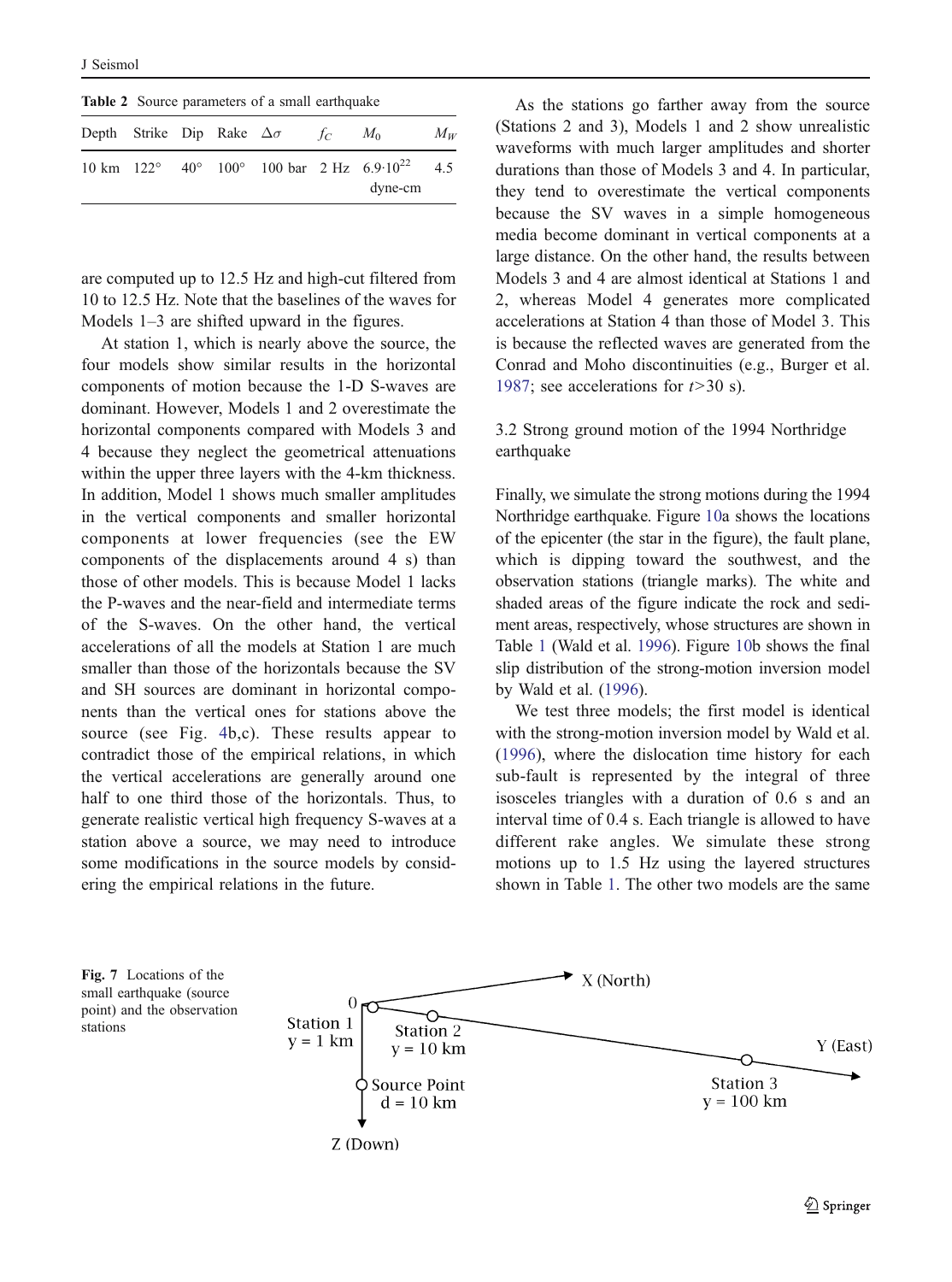<span id="page-9-0"></span>Fig. 8 Four models (the numbers in the layers correspond to those in Table [1](#page-7-0)). Model 1 Far-field S waves + 1D amplification). Model 2 P&S waves in full-space + 1D amplification). Model 3 Complete waves in layered half-space. Model 4 Complete waves in layered half-space



as Models 2 and 4 in Fig. 8, where we simulate strong motions up to 12.5 Hz and use the high-cut filter from 10 to 12.5 Hz. The followings are the common source parameters in the last two models:

- Scaling parameter:  $N=14$ , rupture velocity:  $V_r=3$ km/s
- Ratio of the stress drop between the small and large earthquakes:  $C_{n\xi} = 1$
- Seismic moments of the small earthquakes in Eq. [6](#page-2-0):  $M_{0\xi\eta}^{S} = \mu D_{i\xi\eta}^{L} L W / N^3$
- Corner frequency of the small earthquake:  $f_{C\xi\eta}^{\rm S}$  in Eq. [7](#page-2-0) using  $M_{0\xi\eta}^{S}$
- High-cut filter due to  $f_{\text{max}}$ :  $f_{\text{max}}=6$  Hz, and  $n=1.55$  in Eq. [8](#page-3-0)
- Boundary frequency between the coherent and random phases:  $f_r$  Hz (see Fig. [3](#page-4-0)a)



from the small earthquake using the four models of Fig. 8. Note that the baselines of the waves for Models 1–3 are shifted upward. a Displacement waves. b Acceleration waves

Fig. 9 Simulated waves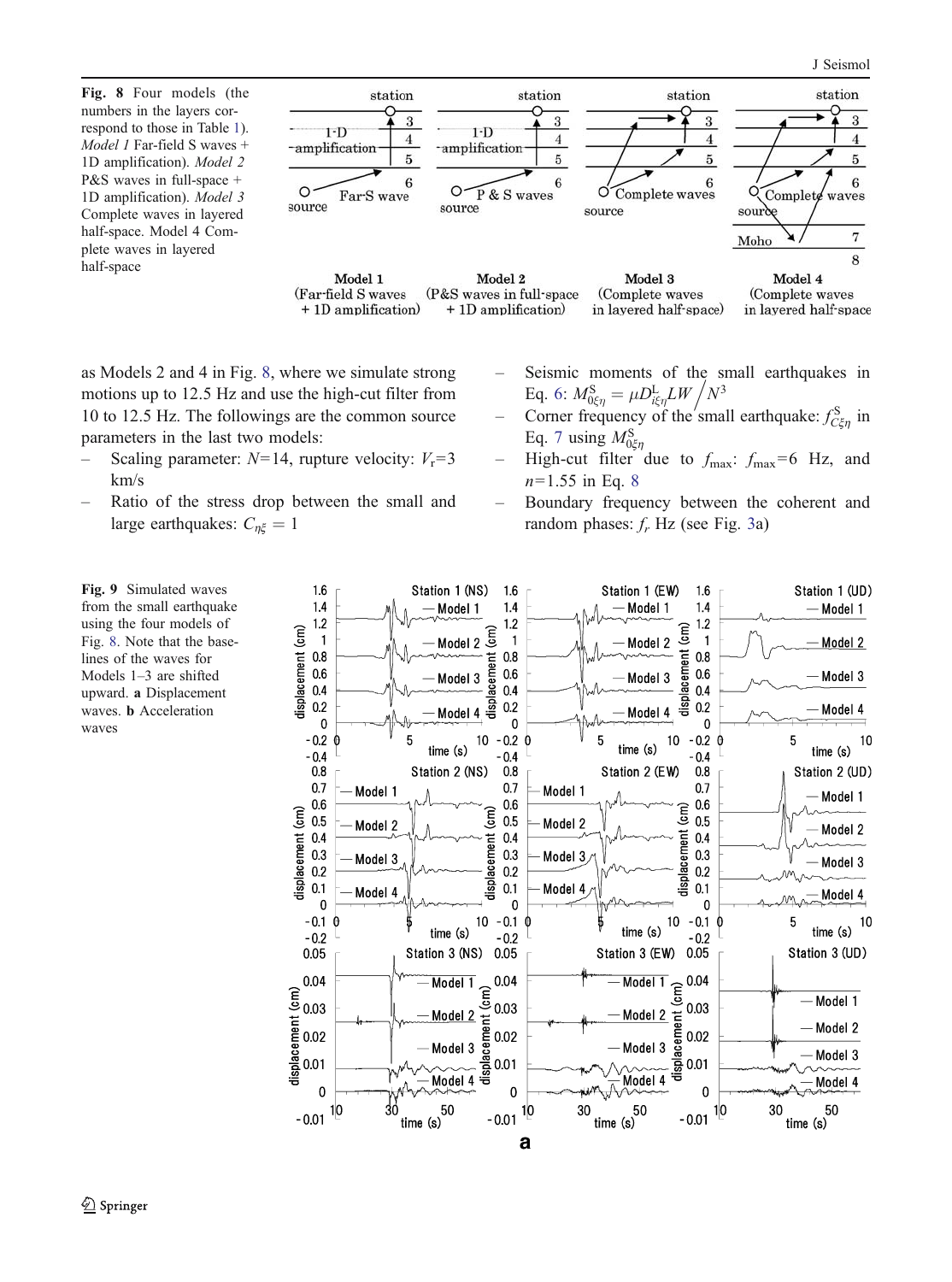<span id="page-10-0"></span>Fig. 9 (continued)



- Matching frequencies from the theoretical to isotropic radiation coefficients: 0.5–2.0 Hz
- F-function and the adjusted rise time: Eq. [16](#page-6-0) and  $\tau^L/\alpha=0.5.$

We use the distribution of the final slips and the rake angles of Wald et al. [\(1996](#page-14-0)), shown in Fig. 10b. For the stress drop, we use the average values over the fault plane, simply assuming a circular crack model (Eshelby [1957](#page-14-0)).

$$
\Delta \sigma^{\mathcal{L}} = \frac{7\pi^{3/2} M_0^{\mathcal{L}}}{16S^{3/2}}\tag{19}
$$



Fig. 10 1994 Northridge earthquake model and strong motion stations (Wald et al. [1996](#page-14-0)). a Locations of fault, epicenter, and stations. b Slip distribution and asperities A1 and A2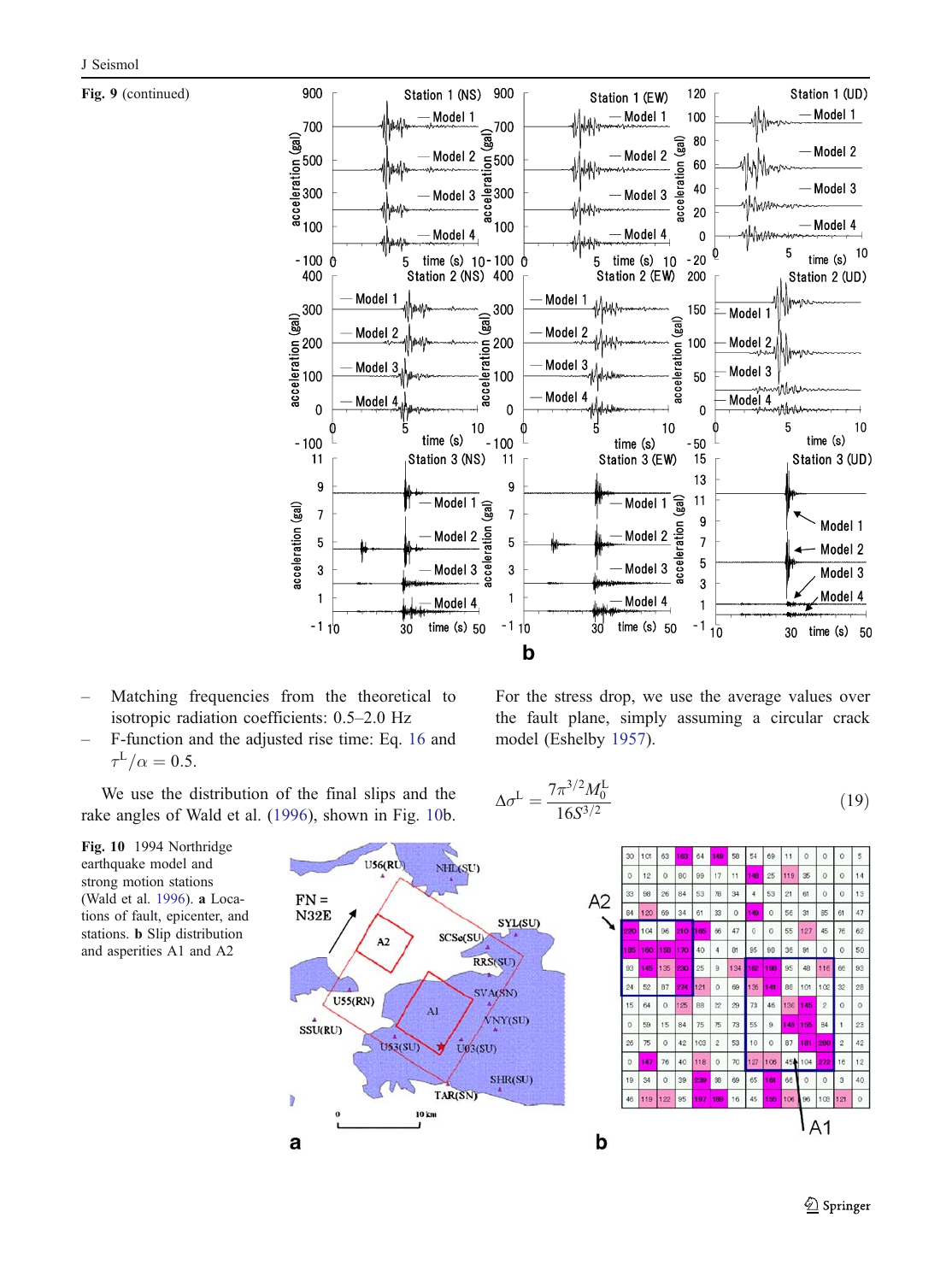Fig. 11 Observed and simulated waves for the 1994 Northridge earthquake. FN and FP represent the fault normal and parallel components (N32E and N58W), respectively. a Observed and simulated velocities at U56, SYL, U03, and U53. b Observed and simulated accelerations at U56, SYL, U03, and U53



where, S is the fault area. We obtain  $\Delta \sigma = 2.98$  MPa (29.8 bar) using  $S = L \times W$  m<sup>2</sup> (L=18,000 m, W= 24,000 m), and  $M_0$ =1.10×10<sup>19</sup> N·m.

Due to limited space, we will show results at four stations, U56, SYL, U03, and U53 (see Fig. [10](#page-10-0)a). Figure 11a and b shows the fault normal (FN, N32E), fault parallel (FP, N58W), and UD components of the velocities and accelerations, respectively, at the four stations. In each case, we plot the observed records (shown as "Observation" in the figures), the simulated results using the original model ("Original"; Wald et al. [1996](#page-14-0)), and Models 2 and 4 (see Fig. [8](#page-9-0)). Note that the baselines of the waves for Observation, Original, and Model 2 are shifted upward in the figures.

Because the original model lacks frequencies higher than 1.5 Hz, it reproduces the observed velocities well but not the accelerations. On the other hand, Models 2 and 4 simulate well the horizontal velocities and accelerations of the observations. As for the vertical components, Model 2 generally overestimates the velocities because the SV-waves of Model 2 become dominant in the vertical direction at a certain distance, as seen in Section [3.1](#page-1-0) previously.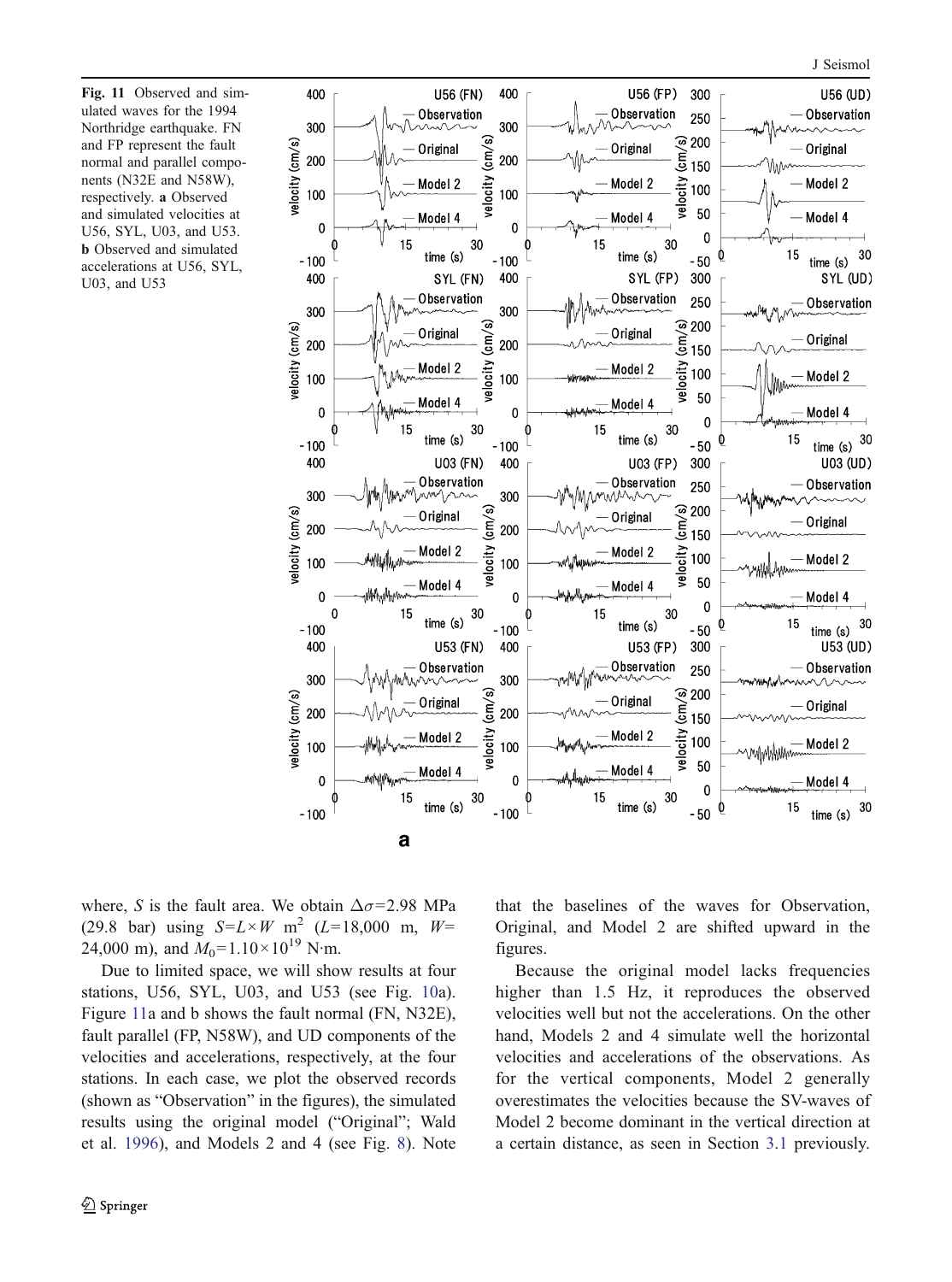Fig. 11 (continued)



On the contrary, Model 4 tends to underestimate the vertical accelerations because the SV- and SH-waves are dominant on the horizontal components at the stations above sources.

Because U56 and SYL are located at the north of the epicenter, the FN components of their velocities show the forward directivity pulses, namely, large amplitudes and short durations. These coherent waves are successfully reproduced by all the models. On the other hand, the velocity records of U03 and U53 near the epicenter show near random characteristics, namely, smaller amplitudes and longer durations. These waves are also successfully simulated by all the models, although the simulations generally show shorter durations than the observations because they do not include the scattering effects.

Figure [12](#page-13-0) shows the Fourier amplitudes of the acceleration records (thick gray lines), the original model (thick black lines), and Models 2 and 4 (thin red and blue lines, respectively). The original model agrees well with the observations at frequencies less than 1 Hz, whereas Models 2 and 4 successfully reproduce the observations at broadband frequencies. In particular, the results of Model 4 are almost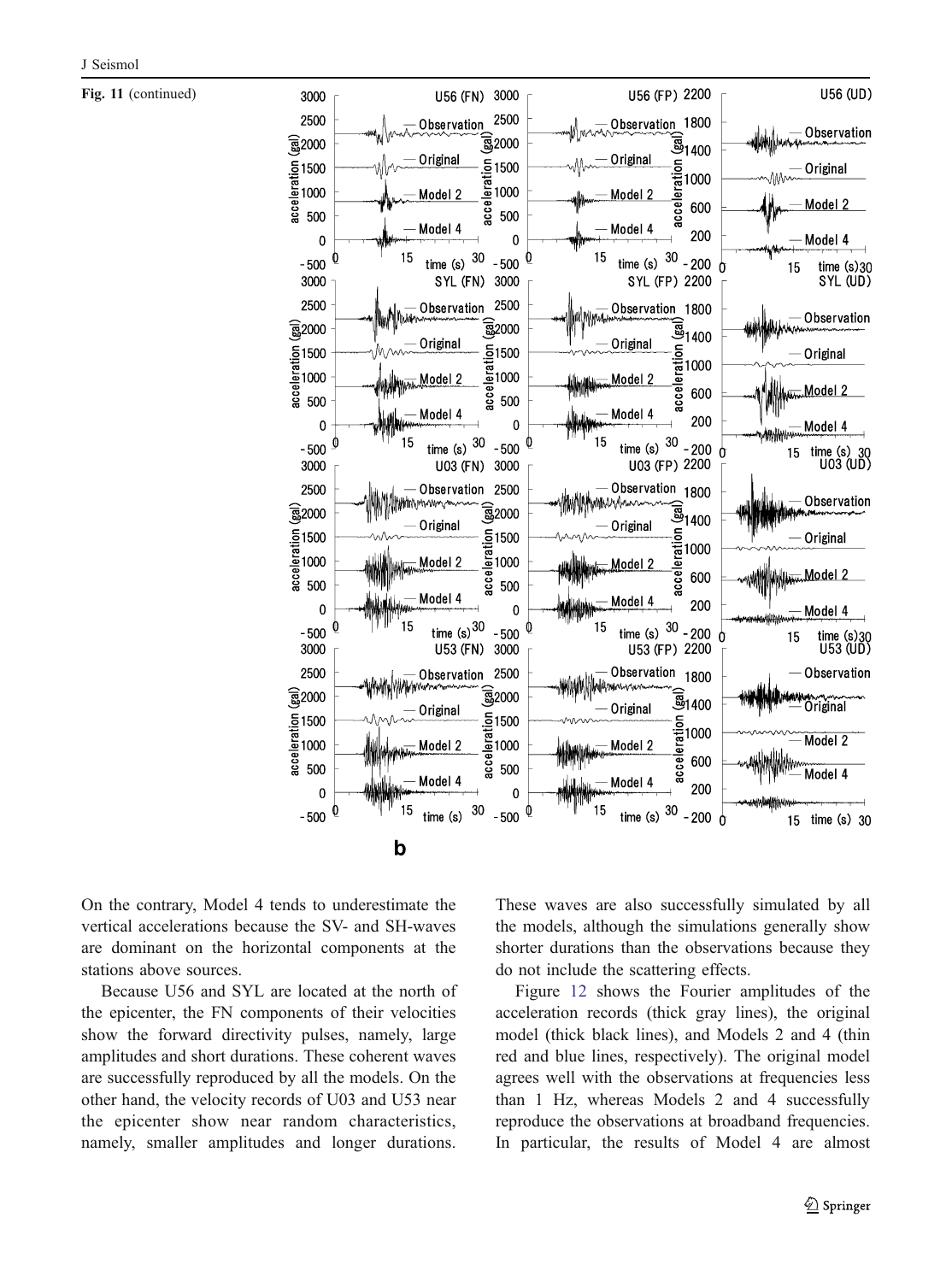<span id="page-13-0"></span>Fig. 12 Observed and simulated Fourier amplitudes of the accelerations at U56, SYL, U03, and U53 for the 1994 Northridge earthquake



identical with those of the original model at frequencies lower than 0.2 Hz, whereas Model 2 is not able to reproduce them (e.g., the FP components at U56 and SYL).

#### 4 Conclusions

We propose a practical method for simulating the three components of broadband P, S, and surface waves in layered half-spaces from an extended fault model, which is an extension of the original stochastic Green's function method (e.g., Kamae et al. [1991](#page-14-0)). The simulated examples show that the far-field S-

waves, which are used in the original method, have imitations not only in the near-field but also in the farfield because they exclude the near and intermediate terms, the surface waves, and the reflected waves from the Moho and Conrad discontinues. We also confirm that the method successfully simulates the observed strong motions of the 1994 Northridge earthquake. On the other hand, we find that the method needs improvements; first, it does not reproduce large amplitudes in vertical high frequency S-waves in the epicentral area because the upwardpropagating SV waves are dominant on the horizontal component. The assumption of horizontally flatlayered structures may be an oversimplification in